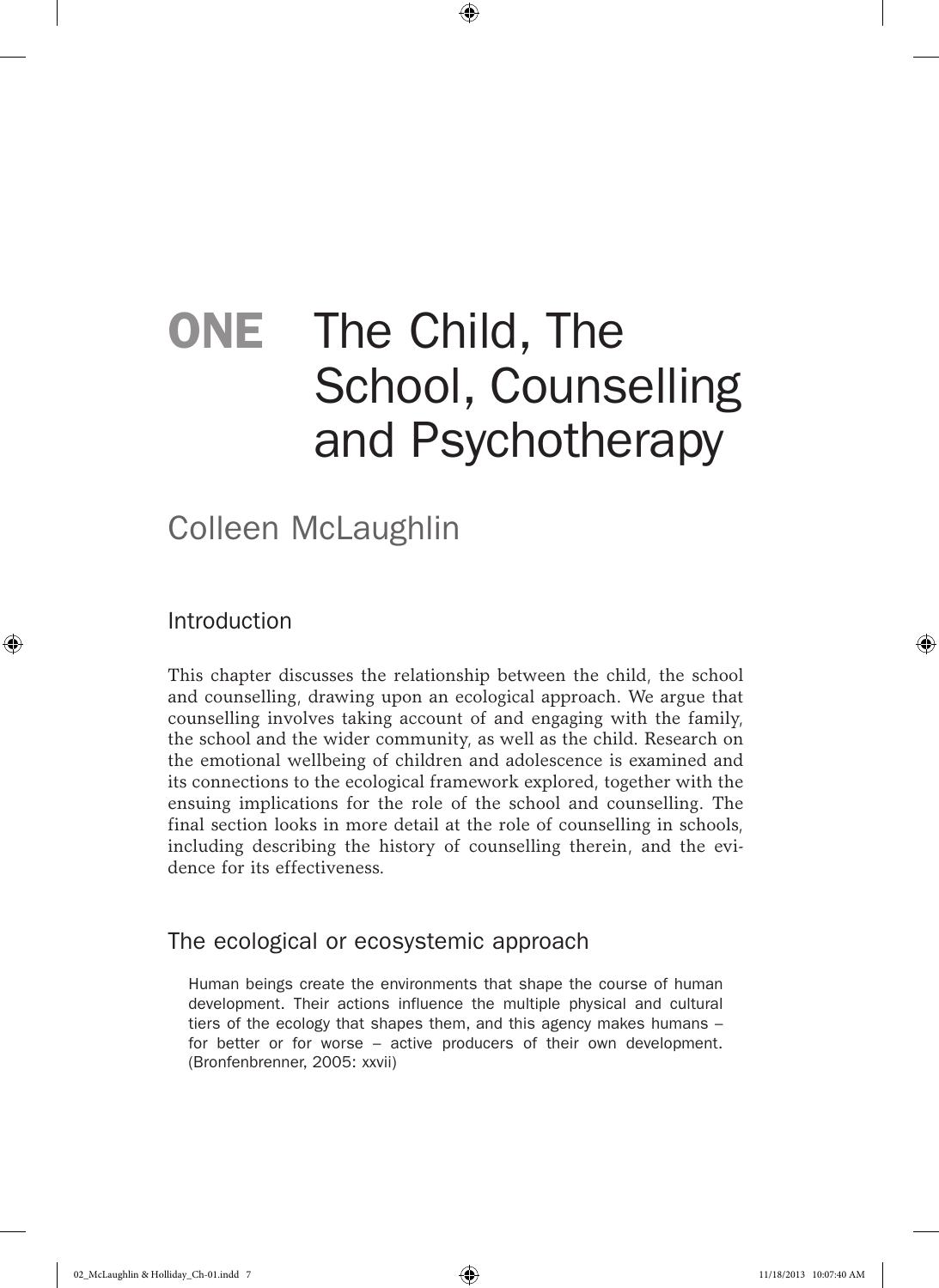#### 8 THERAPY WITH CHILDREN AND YOUNG PEOPLE

This quotation from Bronfenbrenner contains many of the key ideas in his ecological theory, namely that development is a dynamic process of exchange between persons and their environments, we have agency as human beings, and human relationships matter. Urie Bronfenbrenner, who studied child development, children and their families, and was the co-founder of Head Start in the USA, brought together the work of Kurt Lewin (who saw behaviour as the result of an interaction between the person and their environment) and Lev Vygotsky (who emphasised the interaction between child and adults in learning) to shape his ecological systems theory of development. Bronfenbrenner was interested in the influences in a child's life and development, and the interplay that existed between the complex systems of relationships that formed the surrounding environment. He suggested that there were critical factors in each child's development, and these were the context, time, process, and the individual's personal attributes. In doing this he was challenging the then practice of only studying 'the strange behaviour of children in strange situations with strange adults for the briefest possible periods of time' (Bronfenbrenner, 1974: 3). He saw the environment as a nested and interconnected system, similar to a series of Russian dolls, at the heart of which was the child or individual. This person would possess developmentally important personal attributes

 $\bigoplus$ 



**Figure 1.1 Bronfenbrenner's Ecological Systems Theory**

♠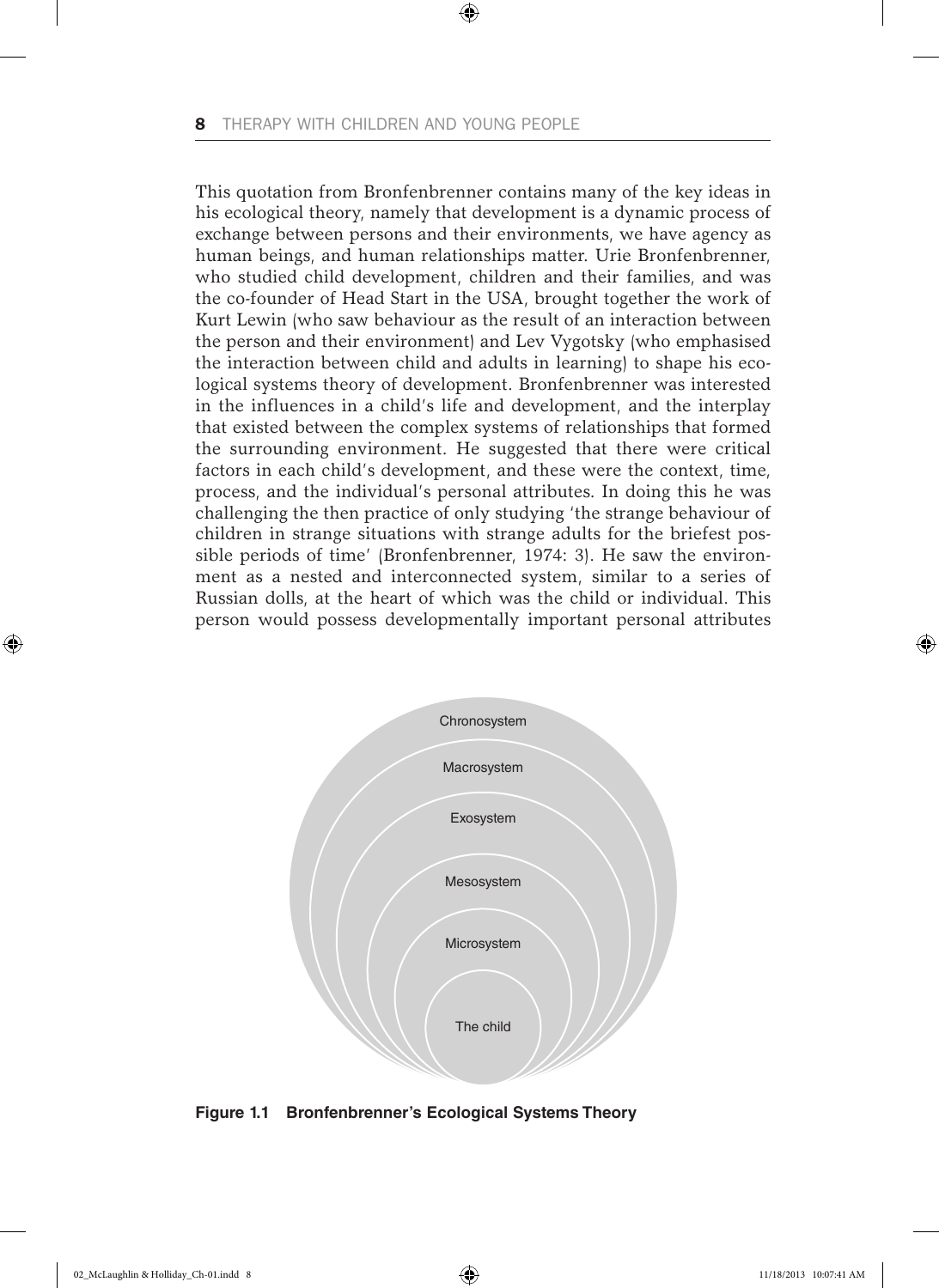that invited, inhibited or prevented their engagement in a sustained and progressively more complex interaction with, and activity in, the immediate environment (Bronfenbrenner, 2005: 97).

The remaining systems are both near and far, but all of these will influence a child's development. As is shown in Figure 1.1 the nearest is the *microsystem*, and this consists of the child's immediate environment (i.e., the family, school, peers, and the immediate neighbourhood). The second system, the *mesosystem*, often defines and constrains the microsystem: this is the culture or subculture of the family or the school. The third system is the *exosystem,* which in turn influences the previous two systems: this is the wider social context of the government, the education system, the economic systems, and the religious system. The final and most distant system is the *macrosystem*, which is the overarching ideology and legal system. These more distal systems clearly influence the child's immediate environment. Lastly, the *chronosystem* is the dimension of time. What we are concerned with in this chapter is the emotional ecology of each child and adolescent in school, and how this ecology works to influence children's wellbeing and development.

# The emotional ecology of child and adolescent wellbeing

The topic of how society, and schools in particular, influence adolescent wellbeing is a large one, and as such it is not possible to cover this fully in one chapter (although Chapters 5 and 6 explore some aspects further). Adolescence is a unique time in the life-course because there is such huge growth and development. It is the transitional period between childhood and adulthood, and as transitional periods are a time when individuals are more sensitive to environmental inputs these assume a critical role (Mulye et al., 2009: 8). Recent research on adolescent wellbeing in the UK does however tell us something of how the systems around the microsystem work together. The Nuffield Foundation (2012; see also Hagell, 2012) has recently completed a major programme of research reviews examining how young people's lives have changed since the 1970s, and whether these could further inform our understanding of the increase in adolescent mental health problems that has occurred in the last thirty years. The main social trends identified in the UK included:

• Increases in the proportion of young people reporting frequent feelings of depression or anxiety. This figure doubled between the mid-1980s and the mid-2000s. For boys aged 15 to16, rates increased

02\_McLaughlin & Holliday\_Ch-01.indd 9 11/18/2013 10:07:41 AM

♠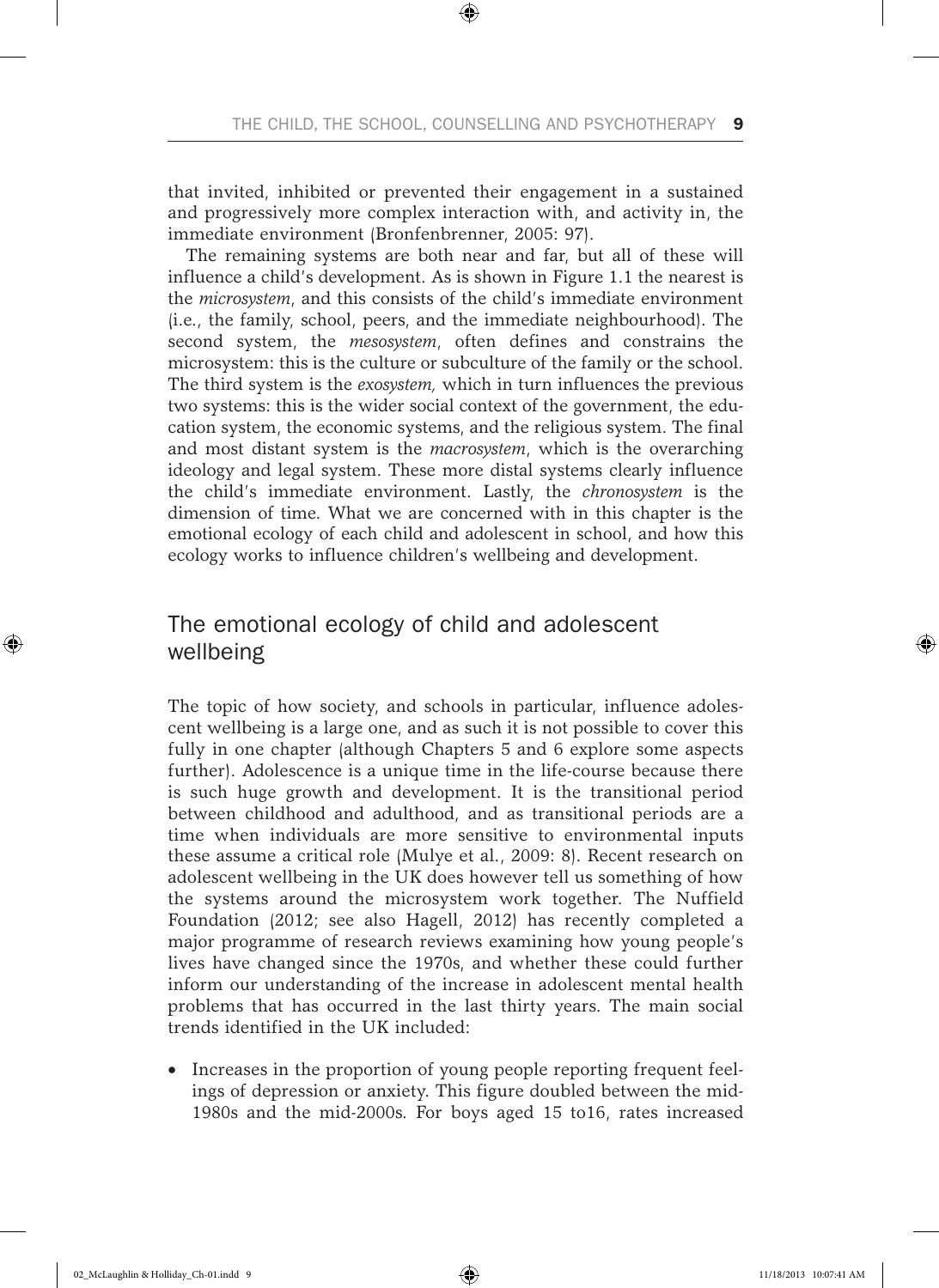from approximately 1 in 30 to 2 in 30. For girls they increased from approximately 1 in 10 to 2 in 10.1 (Collishaw et al., 2010).

 $\textcircled{\scriptsize{*}}$ 

- Increases in parent-rated behaviour problems: for example, approximately 7 per cent of 15 to 16 year olds showed high levels of problems in 1974, rising to approximately 15 per cent in 1999 (Collishaw et al., 2007).
- A similar rate of increase in 'conduct disorders' (mainly non-aggressive antisocial behaviour like lying and theft) for boys and girls, and for young people from different kinds of background.
- Encouraging signs of a levelling-off in these trends post-2000. For example, there was no rise in the level of emotional problems such as anxiety and depression amongst 11 to 15 year olds between 1999 and 2004 (Maughan et al., 2008). However, there are hints that the rates of some of the underlying causes might climb with the rise in youth unemployment and growth in poverty after the 2008 financial crisis and policy responses (Nuffield Foundation, 2012: 1).

The macrosystem level was seen as having growing influence and an area for increasing research. The school was described as a key social institution, as was the family and part-time employment. The key social trends identified as affecting young people's wellbeing were: how they spent their time; education; shifts in substance use; and changes in family life. Young people spend much more time in education nowadays and this has been accompanied by a collapse in the youth labour market, especially since 2008. By 2000 the majority of young people were in full-time education rather than work. These factors affect how they experience many things and the nature of their time use. Larson et al. (2002) have highlighted some of the differences in the nature of the experience. So, for example, in work a young person is likely to experience authority and hierarchy in a different way from that of education and as a result will learn different things. They are also spending much more time with their peer group in educational settings. In addition, the nature of school experience has also changed over the last twenty years: for example, there has been a growing emphasis on testing and attainment, more participation in examinations, and young people are staying on at school longer. How these trends impact upon their wellbeing requires further work, but there are different implications for different groups. The trend towards more time being spent in education means having a different structure to the day, and young people not in education, employment or training (NEET) are those with the least structure. The implications for wellbeing of less interaction with adults, due to less time in work environments, of less structure, more unstructured time and more peer interaction, merit further research. However, we do know that there is a need for a clear structure from education to work,

♠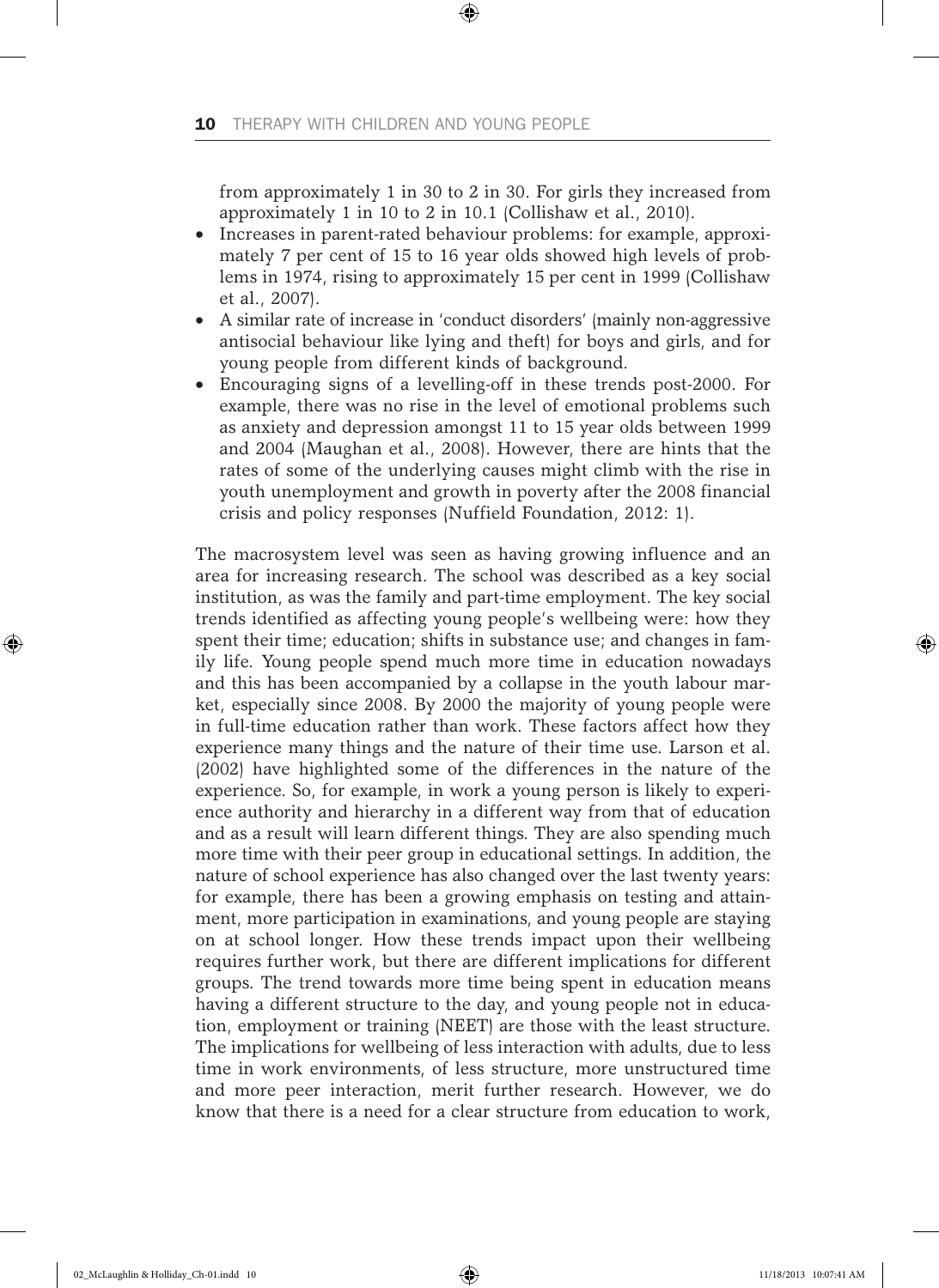⊕

for managed transitions, and that this is not a straightforward pathway in our society. Transitions can be a time of vulnerability for young people, and especially for those who are most vulnerable, and in this case that encompasses those who are without education or employment (the NEET category).

Bronfenbrenner (2005) showed that factors interact and in this way the changes in how time is spent will be affected by other trends. Substance use has also altered amongst young people. There is greater availability of alcohol and other drugs, and yet there is also some evidence that levels of consumption have decreased recently. However, absolute levels of alcohol use amongst 11 to 15 year olds are higher than in most other countries and characterised by early onset, high volumes of intake, and binge drinking: 'Alcohol and substance use have been linked to depression, anxiety and conduct problems in young people' (Nuffield Foundation, 2012: 5). For the first time ever in the UK, adolescent mortality rates have overtaken those of infants aged between 1 and 4 years old (2012: 10). The emotional wellbeing of young people is also a public health issue.

Family structure has also undergone big changes (e.g., family reconstitution and increased breakdown, smaller family size, and more women going out to work). However, these are not necessarily the cause of emotional distress rather where there are high levels of conflict there is more likely to be distress. Conduct and emotional disorders increased over the last twenty years in all family types, but the rates in non-intact families tended to be higher than in intact families (20% in 2011, compared to 12% in 1999: Nuffield Foundation, 2012: 5). The Nuffield Foundation suggests that around 15 to 39% of the increased rates can be attributed to family causes and the rest to other factors. Parental stress has also increased during this time, as have selfreports on the quality of parenting. Most young people feel that their parental care is of a high quality (2012: 5).

This brief examination of the Nuffield study shows clearly the interrelationship between the various elements making up the system. The relationships described are trends and not causal, but they show the importance of looking at social trends to shape our understanding and work with emotional wellbeing in children and adolescents. So where does school feature in this landscape?

# The role of the school in emotional wellbeing

General international comparisons of child wellbeing have focused upon the UK's poor record in comparison to other rich nations (UNICEF, 2007), placing the UK and USA in the bottom third on all

♠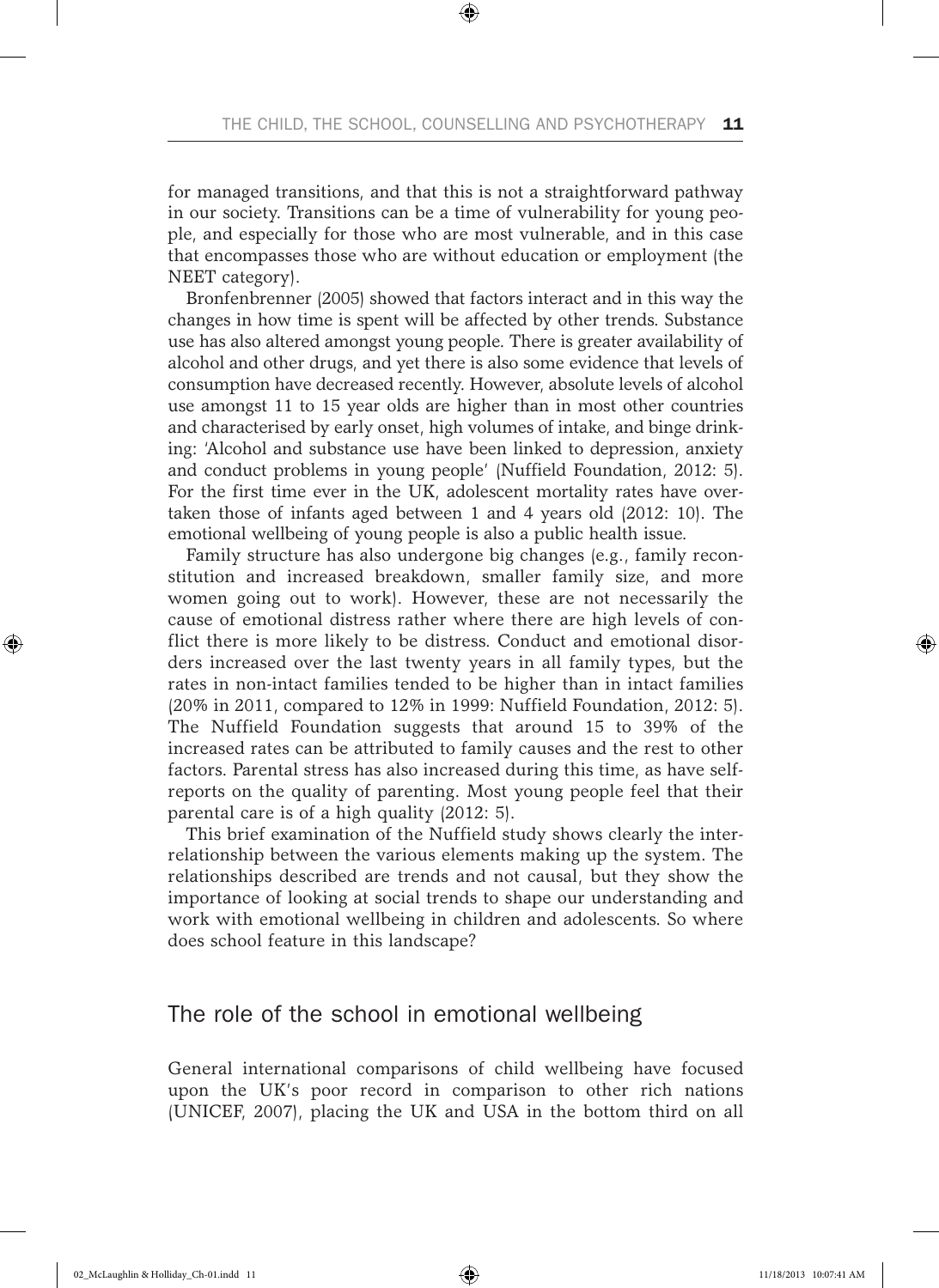measures except for the measure of health and safety in the UK. These statistics prompted much concern and soul searching in the UK (e.g., *The Good Childhood Inquiry* was generated from the UNICEF research; see Layard and Dunn, 2009). The part played by schools in this has also been hotly debated. There has long been an assumption that schools should be, and indeed are involved in, developing emotional wellbeing, and that as Resnick (2000: 159) has written, this involves 'the intentional, deliberative process of providing support, relationships, experience and opportunities that promote positive outcomes for young people'. There was in the late 1990s a surge of interest in, and focus upon, emotional wellbeing. The most populist example was Daniel Goleman's (1996) concept of 'emotional intelligence', which showed that in terms of success in life and work the place of emotional or social competence is more centre stage than academic attainment. Recently there has been a move to promote healthy development through schooling and to go beyond a problem-based focus (Resnick, 2000).

⊕

There have been both heated debates and policy initiatives related to the school role: some have argued vehemently that there is a rise in 'a therapeutic ethos' within schools, and that this is 'turning children, young people and adults into anxious and self-preoccupied individuals rather than aspiring, optimistic and resilient learners who want to know everything about the world' (Ecclestone and Hayes, 2009: i); other responses have included major policy initiatives aimed at developing emotional wellbeing, and placing counselling services within schools as part of mainstream provision for young people.

Policy makers have seen school as an important site for the development of emotional and social wellbeing, with the last Labour government's policy *Every Child Matters* (DfES, 2003)*,* the *Social and Emotional Aspects of Learning* (DfES, 2005) programme from the Department for Education, and the Department for Health's (2004) wellbeing initiative the most recent prominent examples. The 1988 Education Reform Act (ERA) set education within the context of the spiritual, moral, cultural, mental and physical development of pupils and society, and also imposed a requirement to care for young people and 'prepare them for the opportunities, responsibilities and experiences of later life' (Department for Education, 1988: 2). There is currently some discussion about whether personal, social and moral education should be statutory, however this is a highly debated and contentious area of both the curriculum and schools' role.

As has already been shown, we have a body of research on young people and the changes in their behaviour and emotional 'problems' (e.g., Rutter and Smith, 1995; Collishaw et al., 2010), and we also have a body of research on young people and schools' role in shaping identities and academic performance. However, we have little highly focused research on the contribution that schools make to adolescent mental

♠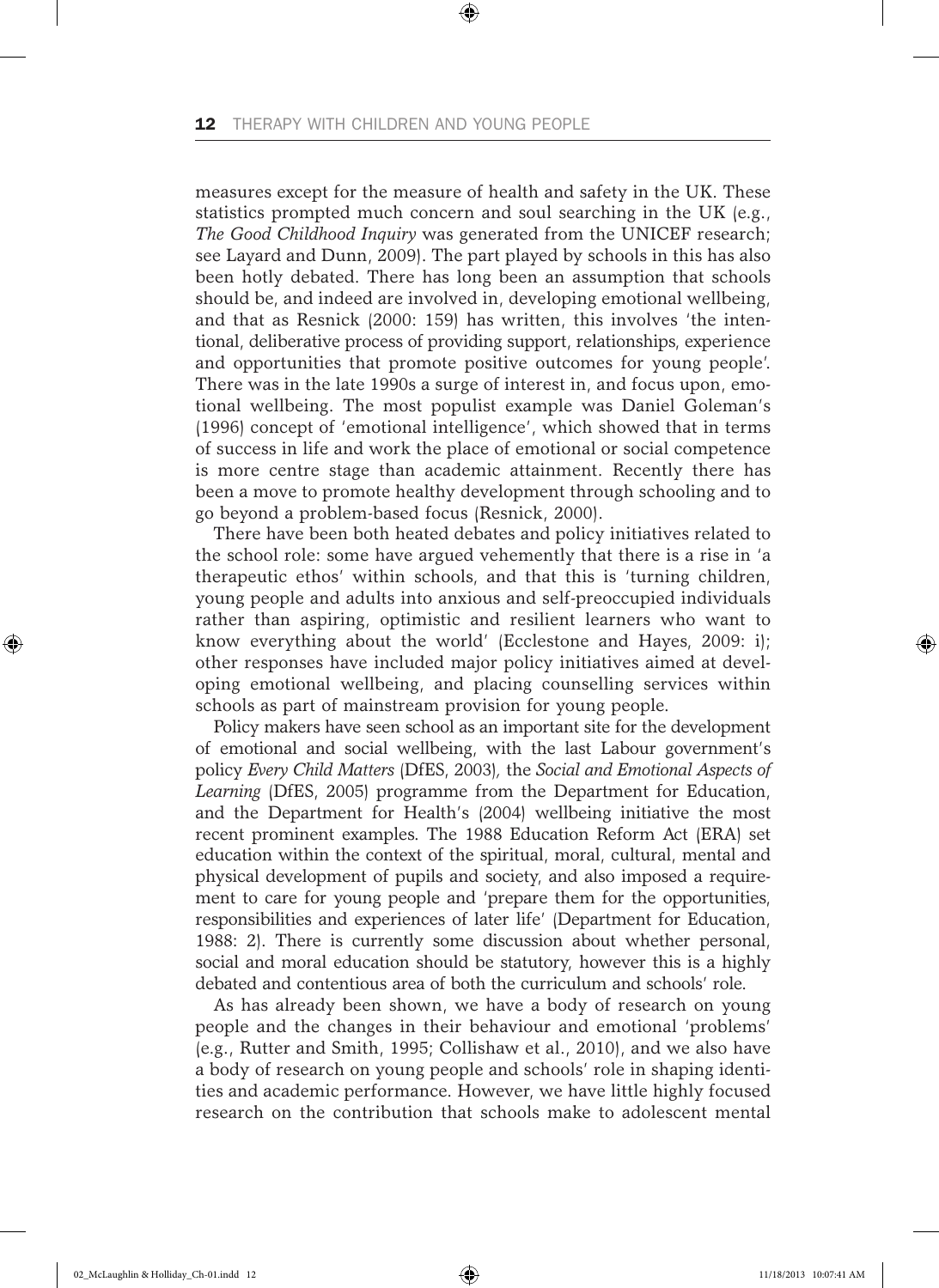health or wellbeing. This is, Gray et al. (2011: 1) argue, largely due to omission and the lopsided nature of research on educational outcomes. So what exactly do we know using the research we have to hand?

We know that when young people are asked, they rate school as playing a crucial part in their social and mental lives (Rudduck and Flutter, 2004: 76; Pople, 2009: 17–18). They value friendships and their relationships with teachers, as well as opportunities to have good experiences of mastery and learning. They are concerned about the school environment and the difficulties that can arise from relationships, especially bullying (McLaughlin et al., 2012). The school as a site for social developmental and interaction is a key one for young people.

We know also that effective schooling is a key asset for young people, enhancing their personal, social and emotional wellbeing and efficacy, and that school has an educative role of in terms of the personal and social aspects of development. We know as well that the capacity to form friendships and be engaged with school life and learning impacts upon wellbeing, but we also know that schools can intervene to improve those aspects of development, especially for vulnerable groups who may not have the resources that have encouraged this development elsewhere (McLaughlin et al., 2012.) This interconnection between the psychosocial and the academic or cognitive aspects of learning and schooling was first shown when Rutter (1991) demonstrated the long-term psychosocial effects of successful schooling, showing the chain reactions that occur. If a child leaves school with a sense of mastery and competence in skills, this will have an effect on their later capacity to be employed, be a good enough parent, and have a good enough partnership. Thus engaging in school life and learning is in itself emotionally and socially important. Research by Smith (2006: 4) showed the long-term implications and power of good attachment in schools. In his study of youth transition and crime in Edinburgh, he found that the attachment to school was:

related to young people's behaviour more widely in school and more widely to delinquent and criminal conduct. Amongst these variables the most important dimension was attachment to teachers, but the belief that school success will bring later reward was also important. Attachment to teachers at age 13 was (also) related to lower levels of misbehaviour and delinquency at age 15. (2006: 4)

This has been more fully discussed elsewhere (McLaughlin and Clarke, 2010), but it led Roeser and colleagues to conclude that 'Perhaps the best mental health intervention teachers can implement in middle schools is good teaching' (2000: 458). If a young person feels that they belong in the classroom and school, that they are being successful in some aspects of learning, that they have some mastery and agency,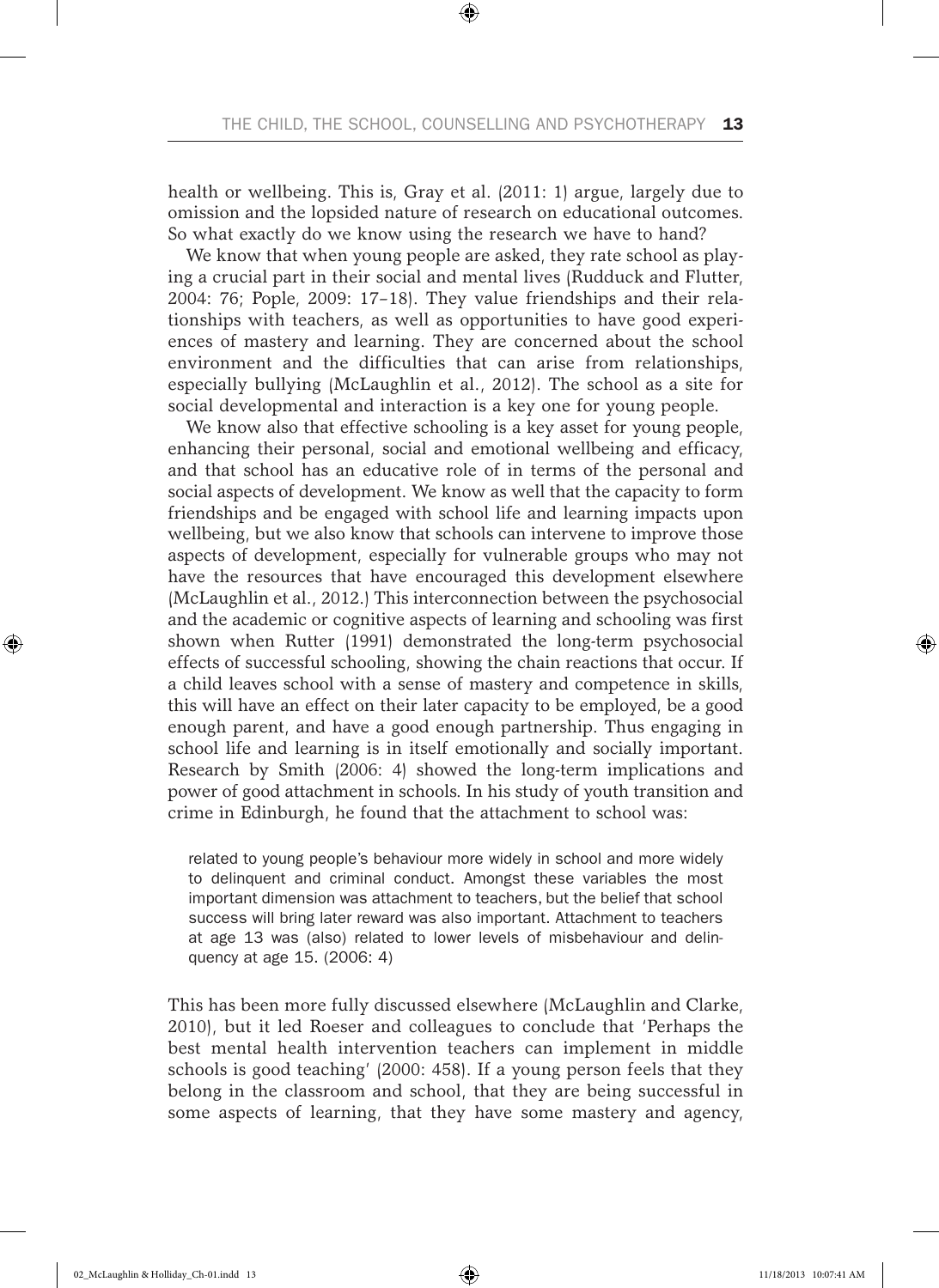then it is likely that they will have good feelings about themselves both as learners and people. They may then develop some resilience in struggling with problems and require some support along the way.

⊕

We know that schooling and learning are emotional and that emotion plays a large part in whether children can learn effectively. Views on learning now acknowledge the personal, social and emotional nature of learning (Greenhalgh, 1994; James and Pollard, 2006) and how emotional difficulties can affect this. We know that teaching is also a deeply emotional experience (Salzberger-Wittenberg et al., 1999) and that such emotion is not a problem area in teaching and learning but a central dimension to school life.

Gray et al. (2011: 21–43) concluded that despite the need for much greater research on the part that schools play in the development of emotional wellbeing there was evidence to support the notion of the 'supportive school' having a relationship to emotional wellbeing. The supportive school was characterised by students having a good connectedness to that school. There were five identified aspects to school connectedness:

- 1. Supportive relationships with peers and teachers.
- 2. Levels of young people's satisfaction with schools.
- 3. Young people's sense of membership of a learning community.
- 4. How schools handle academic pressures and the stresses associated with them.
- 5. Whether schools can make themselves accessible to young people by 'thinking small', and creating units that embue them with a sense of connection.

These elements emerge as having a strong part to play in emotional wellbeing, and suggest that paying wider attention to the school as a whole is necessary if emotional wellbeing is being considered.

From the preceding discussion it is clear that there is a strong, formative and long-lasting relationship between what happens in school between people, in the classroom and in the general school processes, and young people's social and emotional wellbeing. So what part does counselling in schools play in developing good mental health and emotional wellbeing?

# Counselling in schools, mental health and emotional wellbeing

Counselling in schools has been seen to have a key role in emotional wellbeing and this has existed in different forms for many years. This

♠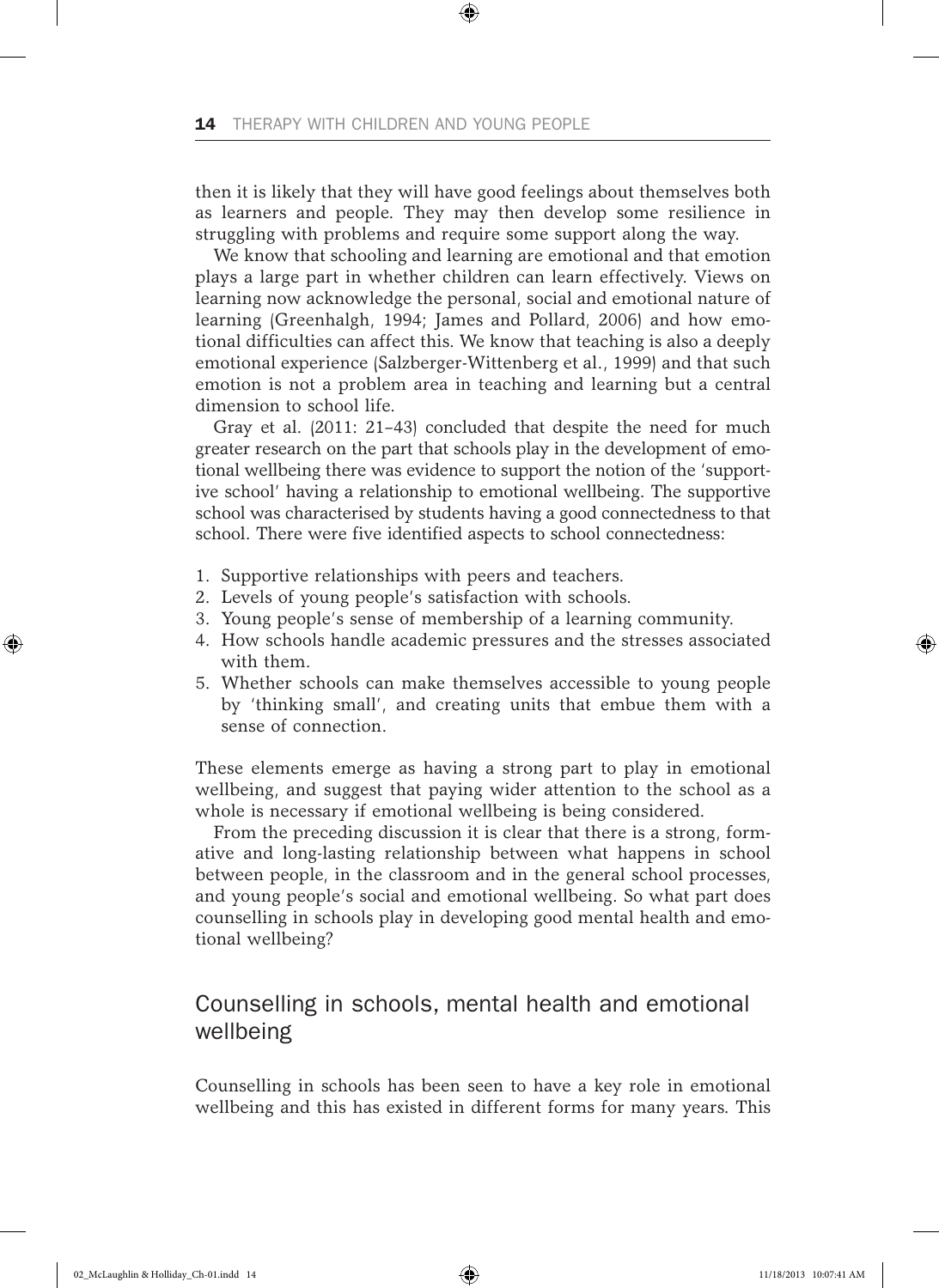section begins by describing the historical trends in counselling in schools over the last sixty years and then explores the issues around definition, role and effectiveness. It also draws heavily on historical reviews by Baginsky (2004) and McLaughlin (1999). What can be discerned from these two reviews is that there are many ideas and models that are deeply interconnected. How in different times the role of education, and particularly the role of the school in relation to the care of the child, is perceived, acted out and measured; all these elements have impacted upon how counselling is seen and defined. How one constructs the role of counselling in schools is heavily dependent upon a connected view of the purposes of education, the role of the teacher, and the nature of care in schools. It is also linked to the wider conceptions of boundaries and professionalism in the socio-political context of the time. Increasingly, the adopted or dominant model of the nature of knowledge and research effectiveness is impinging on counselling practice too.

#### An historical account

♠

The notion of counselling in schools grew out of a tradition of 'pastoral care', or the notion that schools had some responsibility for the emotional wellbeing of their pupils (King, 1999; Baginsky, 2004). Child guidance and educational psychology preceded the arrival of school counsellors in the 1950s, while the 1960s saw a growth spurt in the employment of counsellors in schools. A government report on raising the school leaving age (the Newsom Report in 1963) proposed counsellors in schools, and thus training courses at universities in Keele and Reading were established, and the seminal ideas of Carl Rogers and others in the USA began to shape viewpoints in the UK. In addition, many people had gone out on scholarships to study counselling practices in the USA. Therefore, in the 1960s there was a growth of counsellors in schools, the beginning of a training network, and a deep interest in pastoral care in schools, and this was seen as part of the teacher's role that needed developing (McLaughlin, 1999; Baginsky, 2004). This continued throughout the 1970s and into the 1980s with an expansion in centres of counsellor training, and by 1977 Baginsky had reported that published research showed there were 351 counsellors employed in schools in England and Wales, though with 54% of them located in nine local education authorities (2004: 2).

Come the mid-1980s there was a huge change in the political context. The new Conservative government had a philosophy of education that did not include an expansion of the personal and social education  $\Leftrightarrow$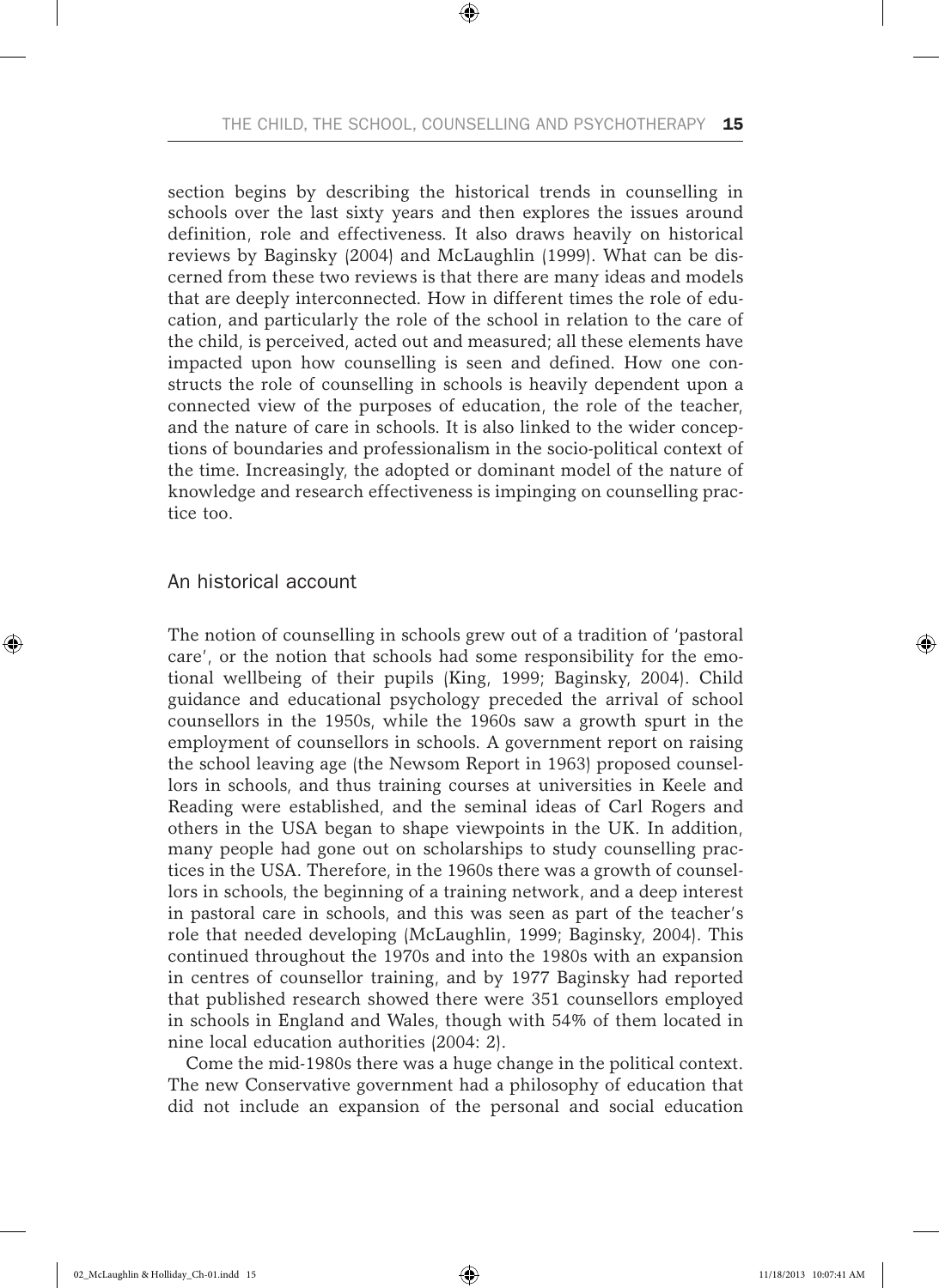occurring in schools, or an increased emphasis on a wider role for teachers. This was seen as a highly contested area of education, and together with huge financial cuts the outcome of this pincer movement was a huge reduction in school counsellors (McLaughlin, 1999).

⊕

During the late 1990s and into the 2000s there was an increase in, and development of, counselling and counsellors in schools. There was also an increased 'professionalisation' of counselling. The growth in counselling provision was connected to developments within and outside of schools. During this period the pressure on teachers and teachers' time grew, largely due to increased centralised control and bureaucracy. In 2003 the unions and the government negotiated a shift in terms and conditions. This agreement with the DfES (entitled *Raising Standards and Tackling Workload: A National Agreement*) aimed to improve the worklife balance for teachers after many years of rising concerns over excessive teacher workloads. As a result of this national agreement they would work a directed number of hours, classroom assistants would be employed, and many of them were given pastoral duties. There was also an emphasis on the 'teaching' aspect of being a teacher which gave rise to a change in many teachers' perceptions of the boundaries of their role: and this could be said to have become more restricted and narrow. Schools therefore had to find different ways of responding to the needs of young people, and one way in which they did that was to employ support staff. Many of these were given pastoral roles, and in addition counselling and support services became the province of specialists.

The 1990s were a time of extraordinary educational change. The educational reforms brought with them numerous impacts and many of these fell on vulnerable young people. Exclusion rates rose and this can be credited to an array of complex factors: competition between schools; the aforementioned changes to teachers' conditions of service; changes to the curriculum; and an increased emphasis on standards and standardisation (Baginsky, 2004; McLaughlin, 1999; Watkins, 1999). The high inspection regime, accountability and competition between schools had made vulnerable pupils, particularly those with emotional and behavioural difficulties, less able to be maintained in 'comprehensive schools', and so many vulnerable children were located in specialist units and schools which were outside the mainstream school system. Recently there have been very different trends and these could be said to be pulling in various directions. There has been a greater increase and acceptance of counselling and counselling approaches in schools, greater use of specialist counsellors, and less incorporation of what Hamblin (1974) and others have called 'applied counselling skills', or 'first level skills', which he saw as the province of all teachers. However, this is not to say that the relational aspects of teaching are not highly valued today.

♠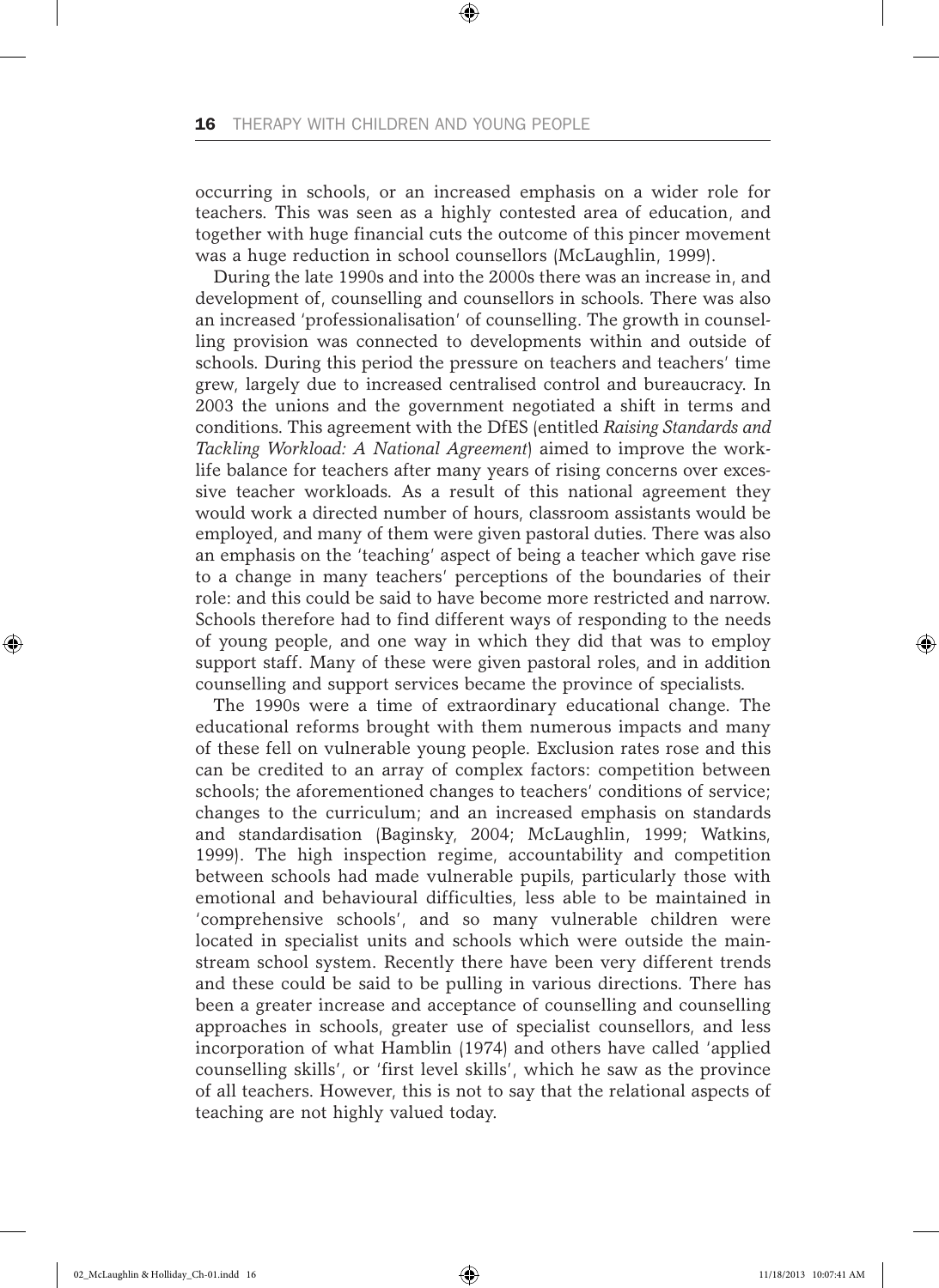⊕

The other big change, which mirrors the field of practice generally, has been the shift from person-centred approaches towards a wider array of theoretical models and techniques. The use of cognitive approaches has increased in schools and many of the techniques are widely understood. There has also been the large-scale adoption of counselling in various parts of the United Kingdom, and most notably in Wales where in April 2008 the Welsh government rolled out the National Strategy for School-based Counselling Services, informed by Pattison et al's (2007) report, which had identified 'standards of practice and the frameworks needed to deliver high quality and sustainable services'.

The Welsh strategy aimed to ensure that counselling services were available in all Welsh secondary schools, along with the piloting of primary school services in four local authorities. This is the biggest systematic attempt to adopt counselling in schools in the UK to date. There are many other organisations (such as the Place2Be and Kids Company) that are engaging in therapeutic work, but the Welsh example has been large scale and evaluated at the various stages. The conclusions of the evaluation were that:

Participation in counselling was associated with large reductions in psychological distress; with levels of improvement that, on average, were somewhat greater than those found in previous evaluations of UK school-based counselling. Key recommendations are that permanent funding mechanisms should be established to embed counselling in the Welsh secondary school sector, with consideration given to its roll-out into primary schools. (Hill et al., 2011: 6)

In this strategy school-based counselling is viewed as 'a skilled way of helping young people with personal and developmental difficulties provided by professional practitioners' (2011: 7). It aims to give them opportunities to:

- discuss difficulties in a confidential and non judgemental atmosphere
- explore the nature of their difficulties
- increase their self-awareness
- develop a better understanding of their difficulties
- develop the personal resources needed to manage their problems
- develop strategies to cope with change. (2011: 10)

The work of counselling is mostly with individuals, but includes working closely with school staff and agencies to provide a complementary service to other interventions in school 'that support and promote young people's emotional health and wellbeing' (2011: 10).

♠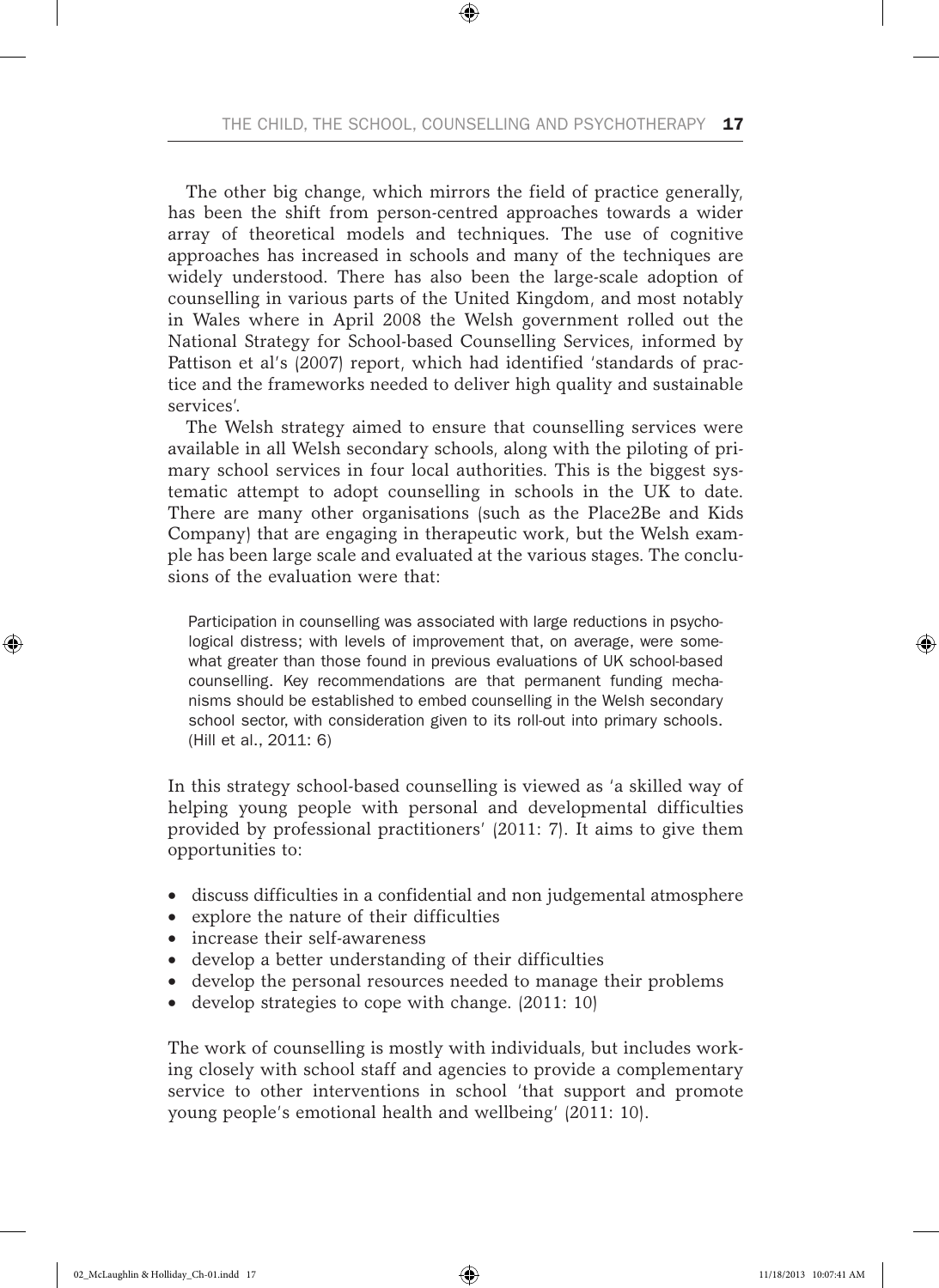In the most recent UK study of counselling in schools Cooper reviews the field and acknowledges that the term counselling in schools is 'Increasingly … being reserved for the activities of professionally trained counsellors (2013: 3). He also cites the British Association for Counselling and Psychotherapy's definition of school-based counselling, which is 'a professional activity delivered by qualified practitioners in schools. Counsellors offer troubled and/or distressed children and young people an opportunity to talk about their difficulties, within a relationship of agreed confidentiality' (2013: 3). Counselling in the UK is characterised by a relational approach, as opposed to the guidance emphasis of US counsellors in schools, and is mostly individual rather than group or family focused.

⊕

Cooper concludes that 'school-based counselling is one of the most widely delivered forms of psychological therapy for young people in the UK', that it is highly valued by young people and those involved in their care, and it 'appears to be producing positive effects (2013: 22). The strength of school-based counselling is that it can provide 'an easily accessible mental health intervention for:

any young person struggling with difficulties in their lives, and particularly those who may have no-one else to turn to'. (2013: 22)

At the beginning of this section, the question of the part counselling in schools plays in developing good mental health and emotional wellbeing was posed. There is now strong evidence to show that counselling in schools is successful in reducing the distress of young people and is successful as a site for this work. There are also well developed models now for working in schools and on a large scale in both primary and secondary schools.

# Conclusion

If we take a critical look at the field and return Bronfenbrenner's ecological approach, what other reflections can we make? Twenty years ago (McLaughlin, 1993) I argued for three elements: an *educative* function (i.e., to develop students personally and socially in the context of the school); a *reflective* function (i.e., an exploration of the possible impact of and contribution to personal and social development and mental health of practices in the classroom and other aspects of the school community); and a *welfare* function (i.e., the responsibility to plan for and react to issues which impact on students' welfare). These functions are still very important, but the words we use today may well have changed in the interim, and thus 'welfare' is not much in evidence

♠